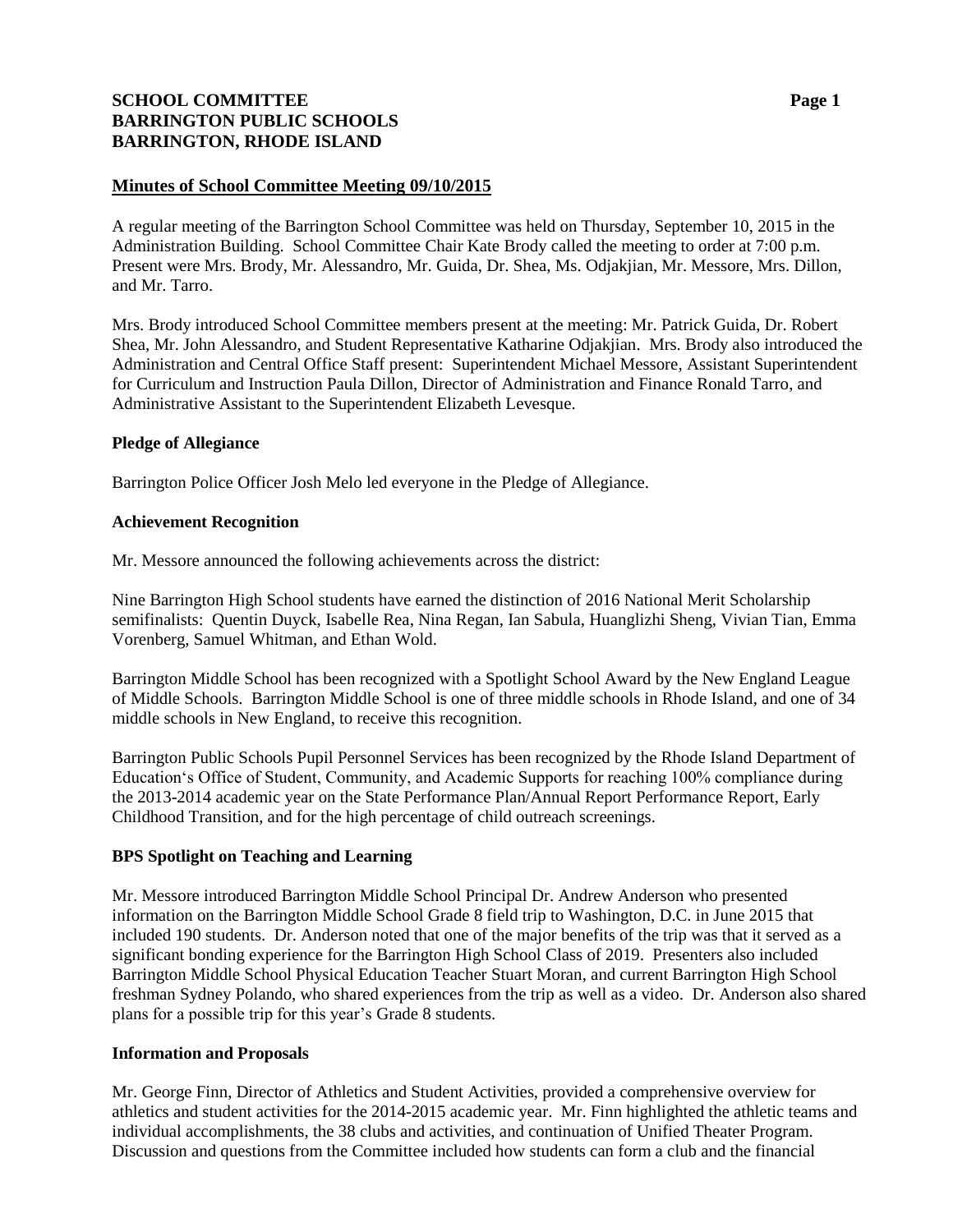# **SCHOOL COMMITTEE Page 2 BARRINGTON PUBLIC SCHOOLS BARRINGTON, RHODE ISLAND**

## **Minutes of School Committee Meeting 09/10/2015**

challenges for when students compete at the national and international level. Ms. Odjakjian noted that student activities are a great part of the high school experience.

Mr. Messore reported on the School Resource Officer (SRO) program initiative and introduced Barrington Police Chief John LaCross, Barrington Police Officer and SRO Josh Melo, and Barrington High School Principal Joseph Hurley who provided feedback on the initiative to date, the impact to all schools, and plans to continue building relationships within the school community. Questions from the Committee included the selection and training process, and consideration of a process for evaluation of the program initiative. Mrs. Brody shared feedback from Barrington High School student Joshua Romano on the successful connections already made with the SRO.

Mrs. Dillon provided an update on graduation requirements as a follow up to the report by Mr. Messore and the discussion held at the last School Committee meeting on August 27, 2015. The update included how information on the new graduation tiers will be shared with students and parents, and on the supports in place for students to achieve their personal best.

## **General Public Discussion and Information**

Mr. Joel Hellmann, of 13 Richmond Avenue, commented on the support for the graduation requirements for Barrington High School noting that the information reported is not all true as he explained his children's recent experiences in the district.

## **Old Business from Superintendent and Staff**

Mr. Guida reported that the Barrington Middle School Building Subcommittee met this evening prior to the School Committee meeting to review the draft contract document with Kaestle Boos Associates (KBA). Next steps will include providing additional feedback to the attorney to finalize the agreement. Mr. Tarro added that the insurance company will also be contacted to review insurance requirements. The Subcommittee is scheduled to meet again on September 28, 2015 and the entire Building Committee on October 5, 2015. The planning and visioning sessions are set to begin on September 16-17, 2015 with the closing visioning session on October 2, 2015.

Mr. Messore provided an update on the work completed to date relative to school start times as he continues to work with a transportation consultant. The Committee has planned a school start times workshop on October 1, 2015.

Mr. Messore provided an update relative to the District Strategic Communication Plan, noting that a proposal for a possible new website design has not yet been received from Blackboard. Mr. Messore has discussed with Mrs. Katie Miller, Director of Technology, the possibility of creating online forms and digitizing the student registration process.

# **Old Business from School Committee**

The School Committee policy revision on Dual and Concurrent Enrollment was read aloud by the Committee for a second reading and approval. Mrs. Brody noted that the policy was approved on June 18, 2015 and that the Rhode Island Department of Education has since issued new guidelines that warranted a revision to the policy.

# **Dr. Shea moved and Mr. Guida seconded to adopt the policy revisions on Dual and Concurrent**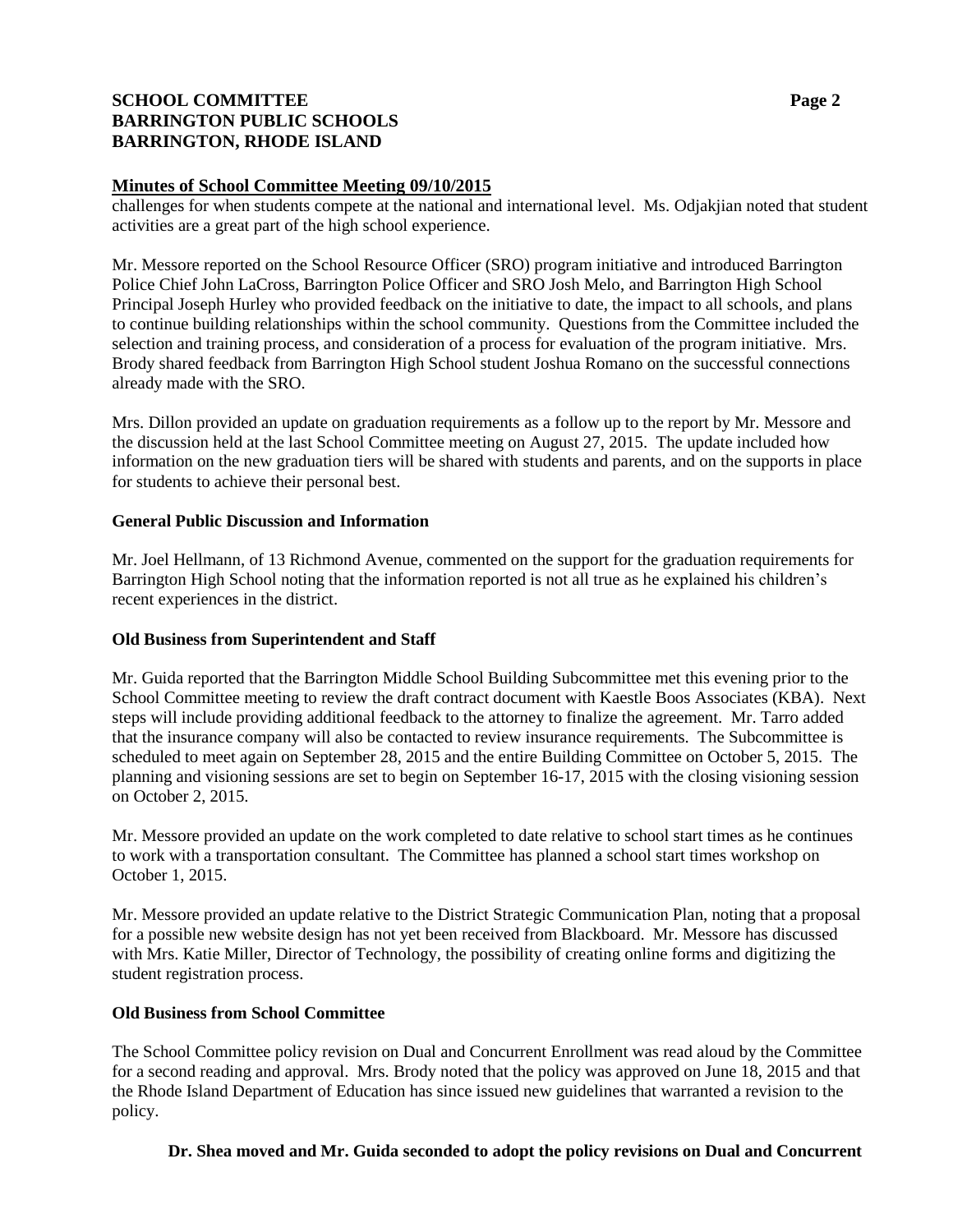# **SCHOOL COMMITTEE Page 3 BARRINGTON PUBLIC SCHOOLS BARRINGTON, RHODE ISLAND**

### **Minutes of School Committee Meeting 09/10/2015**

## **Enrollment. The motion passed 4-0 with Mrs. Brody, Mr. Alessandro, Mr. Guida, and Dr. Shea voting in the affirmative for the motion.**

As a follow up to the presentation by Mr. Messore at the last School Committee meeting held on August 27, 2015, Mrs. Dillon shared additional details about the Lead, Educate, and Promote the Profession (LEAPP) initiative 2014-2015 report. Discussion ensued on training sessions, continued collaboration, goals for the program including classroom walkthroughs, teacher support, and connecting work to Solution Tree and school improvement plans.

### **New Business from Superintendent and Staff**

Mr. Messore announced the resignation of Mrs. Maggy Rose Bell, School Psychologist.

**Dr. Shea moved and Mr. Guida seconded to approve the recommendation of the Superintendent with respect to the requests for home schooling for the named individuals. The student names were not identified publicly. The motion passed 4-0 with Mrs. Brody, Mr. Alessandro, Mr. Guida, and Dr. Shea voting in the affirmative for the motion.**

### **New Business from School Committee**

The School Committee policy revision on Health and Wellness was presented and read aloud by the Committee for a first reading. Mrs. Brody thanked Dr. Shea and the Health and Wellness Committee for their collaborative work with Mr. Messore and Mrs. Dillon on the policy revisions. The policy will be presented for a second reading and approval at the next regular School Committee meeting scheduled for October 15, 2015.

The School Committee policy revision on Food Allergies was presented and read aloud by the Committee for a first reading. The policy will be presented for a second reading and approval at the next regular School Committee meeting scheduled for October 15, 2015. The Committee agreed to include draft policies in the School Committee Briefs for public review.

The School Committee policy on Tutoring for Pay was presented and read aloud by the Committee for a first reading. The policy will be presented for a second reading and approval at the next regular School Committee meeting scheduled for October 15, 2015.

Mrs. Brody led the discussion on the proposed plan for a Joint Legislative Breakfast with a target date in the fall of 2015 as a follow up to the Joint Legislative Breakfast held earlier in the year. As a result of discussions at the Town Council's recent meeting, a meeting date of January, 2016 date was suggested. Mrs. Brody asked the Committee if a breakfast meeting date in November or December would be feasible. Following discussion, Mrs. Brody agreed to communicate with the Town Clerk on suggested meeting dates.

Mrs. Brody noted the importance of the role of School Committee Vice Chair in School Committee governance and referenced School Committee Policy BDB, School Committee Officers. The policy states that when the Clerk/Vice Chairperson is absent, a clerk *pro tem* shall be appointed by the Chairperson or Acting Chairperson; Mrs. Brody proposed the appointment of Dr. Shea as Vice Chair. The Committee was in agreement. A special election for the vacated seat on the School Committee will be determined by the Rhode Island Board of Elections.

## **Decision Items**